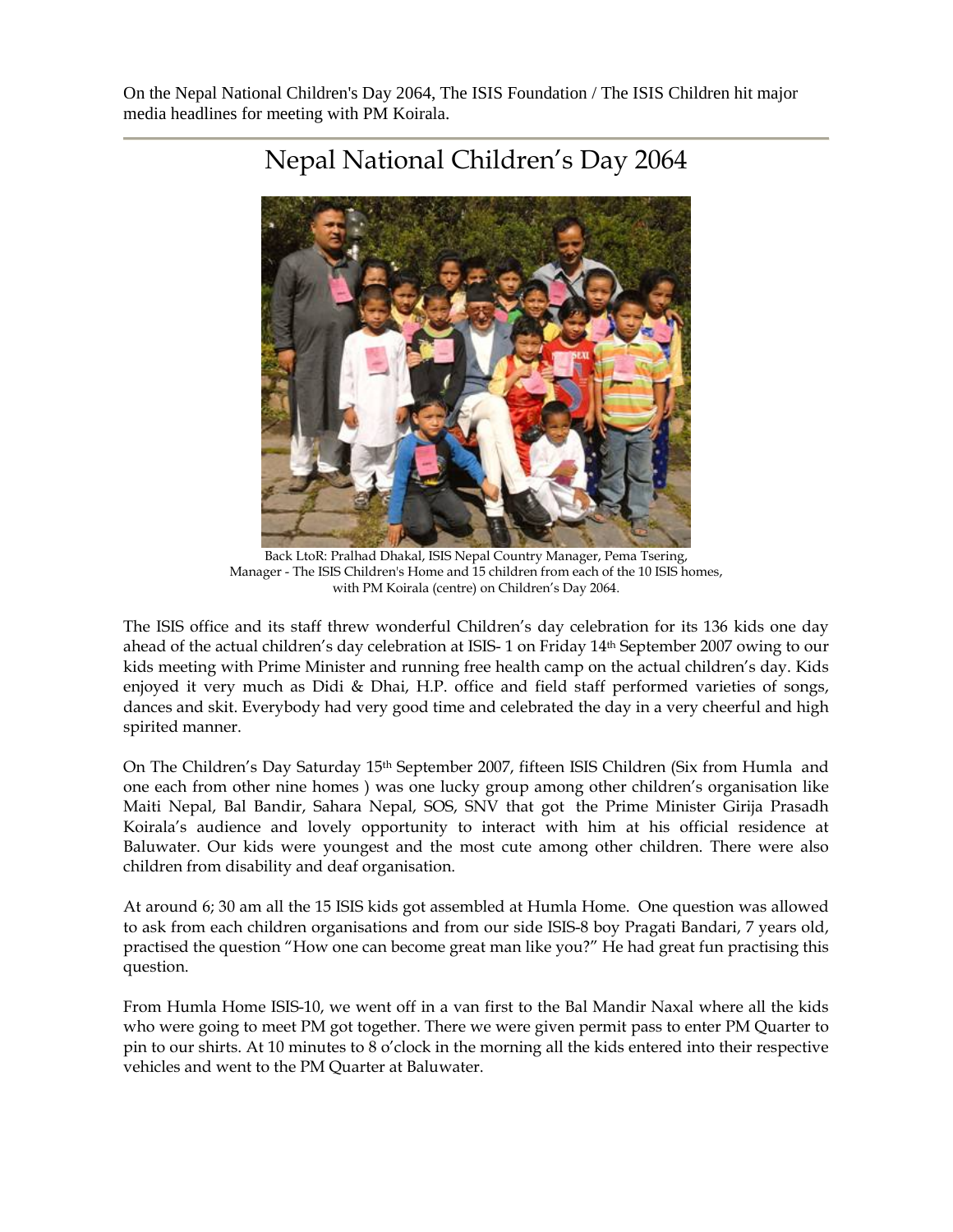After passing through two securities gate checks we reached the venue. All the way from the PM's external gate to inside kids kept on asking questions like; now what will happen? To whom we are going to meet etc? Small girl from Humla Home Palden Dolkar asked me; "Are we going to meet the very big grandfather (Thulo Baje)?" I tried to answer their questions as best as possible by saying we are going to meet the greatest person of Nepal etc.

No sooner have we settled than the PM came. He gave a nice and short speech on how kids can contribute to make the constituent assembly a successful." Since you can't vote unless you are over 18 years old, so you as a child what you can do to make the constituent assembly successful is send your parents to vote for the constituent assembly and check them whether they voted or not on the thumb because if they voted then they will have ink mark……………"

Then it was time of questions and answer session. Kids from other organisation asked various kinds of questions ranging from PM's food habit to how he got into politics. PM answered the questions very honestly and every one present there was touched by his honest and humanely answers. When Pragati Bandari of ISIS-8 went nearby PM and started his question, he had to stop for a moment because he got startled due to suddenly Medias got closer and clicked cameras, and then again he slowly and clearly asked the question "How one can become great man like you ?" everyone laughed at the way he asked the question and its simplicity of question. PM held him by his shoulder and pulled towards him affectionately. PM answered saying one would have very hard time being great man rather be a common man.

ISIS-10 Humla Home & ISIS -3 kids gave presents and khatas to PM. When Palden Dolkar of Humla Home approached to give the present and khata she was pulled towards him and kept at his lap. After wards we had group photos with the PM. Then we were given snacks, tea and a small note pad souvenir in which PM had signed.

That very Saturday afternoon, our kids meeting with PM was aired in the Nepal Television (NTV) and other TVs later. I got several exciting calls from few ISIS- Children's Home saying that we are shown in the NTV repeatedly on that whole day news schedules. In the next day, photos of our kids meeting with PM with articles were printed in "The Rising Nepal," "The Himalayan Times" and also Pragati Bandari's name and questions in "The Kathmandu Post." And also came into other Nepali dailies.

This was really a big exposure of ISIS name and kids in the Medias and a great life time experience for our kids and for me. I think I got my greatest sense of achievement after working in three different children's organisation in Nepal.

Our kids got selected for National Radio Singing Competition for the children's day. Their song was aired live in the radio, although we did not get into the position of prize recipients it was another big exposure of ISIS name and kids in the children's networks.

Pema Tsering Monday, 17th September 2007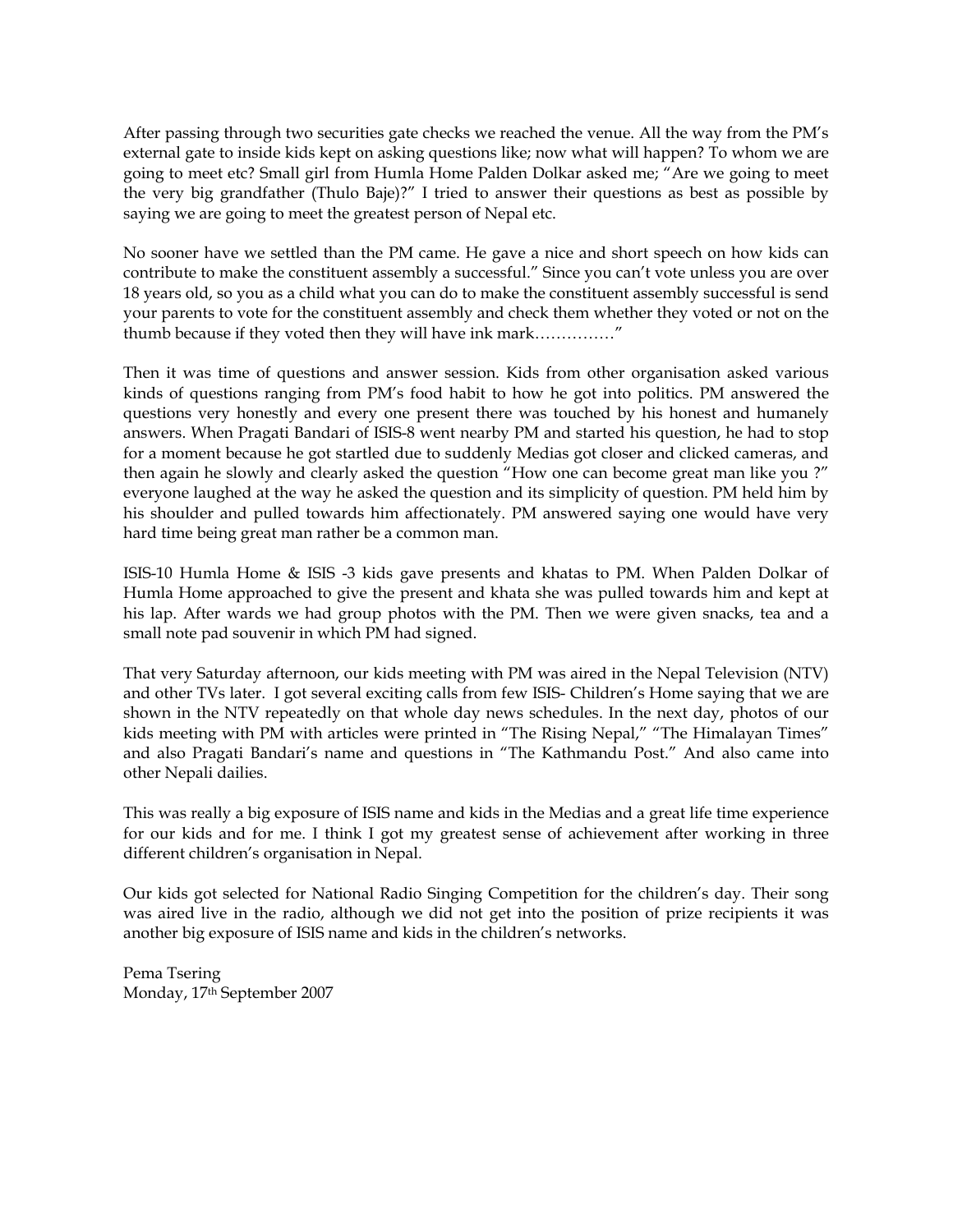## **The Himalayan Times:**  PM talks polls, Nepal's future with children



Prime Minister Girija Prasad Koirala talking to a child during an interaction organised to mark the National Children's Day in Kathmandu on Saturday.

**Main News The Rising Nepal:** 

Himalayan News Service Kathmandu, September 15

Minister Girija Prime Prasad Koirala today sat<br>down with children and<br>talked at leisure. It may be noted that save Koirala, no other prime minister has ever found time to sit with<br>children for a talk.

Constituent assembly elections and the process of growing up figured in the<br>meeting organised under<br>the aegis of the Nepal Chil-<br>dren's Organisation.

This is the second time in his stint as PM that Koirala found time to sit with children from different parts of the country for a talk National Children's Day

this time was a departure<br>from the past. Till 2005 the<br>day was observed on the birthday of Queen Mother.

You can play a role. While you cannot vote, you<br>can insist that your parents do. Please check their doc riease caeck then<br>thumbs for customary<br>marks," Koirala told the<br>children, some of whom had come to the capital<br>from remote corners of the country

The little wonders bombarded Koirala with a volley<br>of questions about his entry into politics, his eating<br>habits, so on and so forth. A tiny tot asked the prime

minister how he was going<br>to realise the dream of making a new Nepal. In his turn, of circumstance.

Koirala described to the child how hard he was<br>working to realise this cher-<br>ished dream. Koirala was<br>honest throughout the session, which lasted for about<br>an hour. "Do you really<br>want to know what are my challenges? Well, my challenges are how to<br>keep the eight-party alliance intact. All the eight parties are heading towards eight different directions.<br>Therein lies the hardship," Koirala answered. Koirala sources aussiered.<br>
ended up the session, say-<br>
ing that he never thought of<br>
becoming a prime minister<br>
and that the fact he has become one was not due to his efforts, but due to forces



## **Send parents to cast vote, Koirala tells children [ 2007-9-16 ]**  RSS

Kathmandu, Sept. 15: Prime Minister Girija Prasad Koirala has said that the children's role would also be important to make the upcoming Constituent Assembly (CA) election a success.

Interacting with children from various sectors at Prime Minister's residence at Baluwatar on the occasion of Children Day-2064, this morning, Prime Minister Rupasi from ISIS III draping Khata to PM Koirala Girija Prasad Koirala said, "children should send their parents to cast vote in

the election, however they are not entitled to. They should also keep vigil to their parents whether latter cast vote or not."

Prime Minister Koirala, informing various aspects of own childhood, stressed the need that all sides should work together for children who he said are the future pillars of the country.

Children handed over paintings to Prime Minister on the occasion. Prime Minister was present at the tea reception organised for the children.

Children present on the occasion also asked some questions to the prime Minister on the occasion. The details of the queries are as follows.

Priya Sherpa (Maiti Nepal): How do you enter politics?

PM Koirala: I did not think to enter politics It was the circumstance that brought me into politics. I am a person wishing to get relieved from the politics. I wished it in past and even now. Workers are the teacher of my politics. In the beginning, I had joined a factory for work. I saw there the